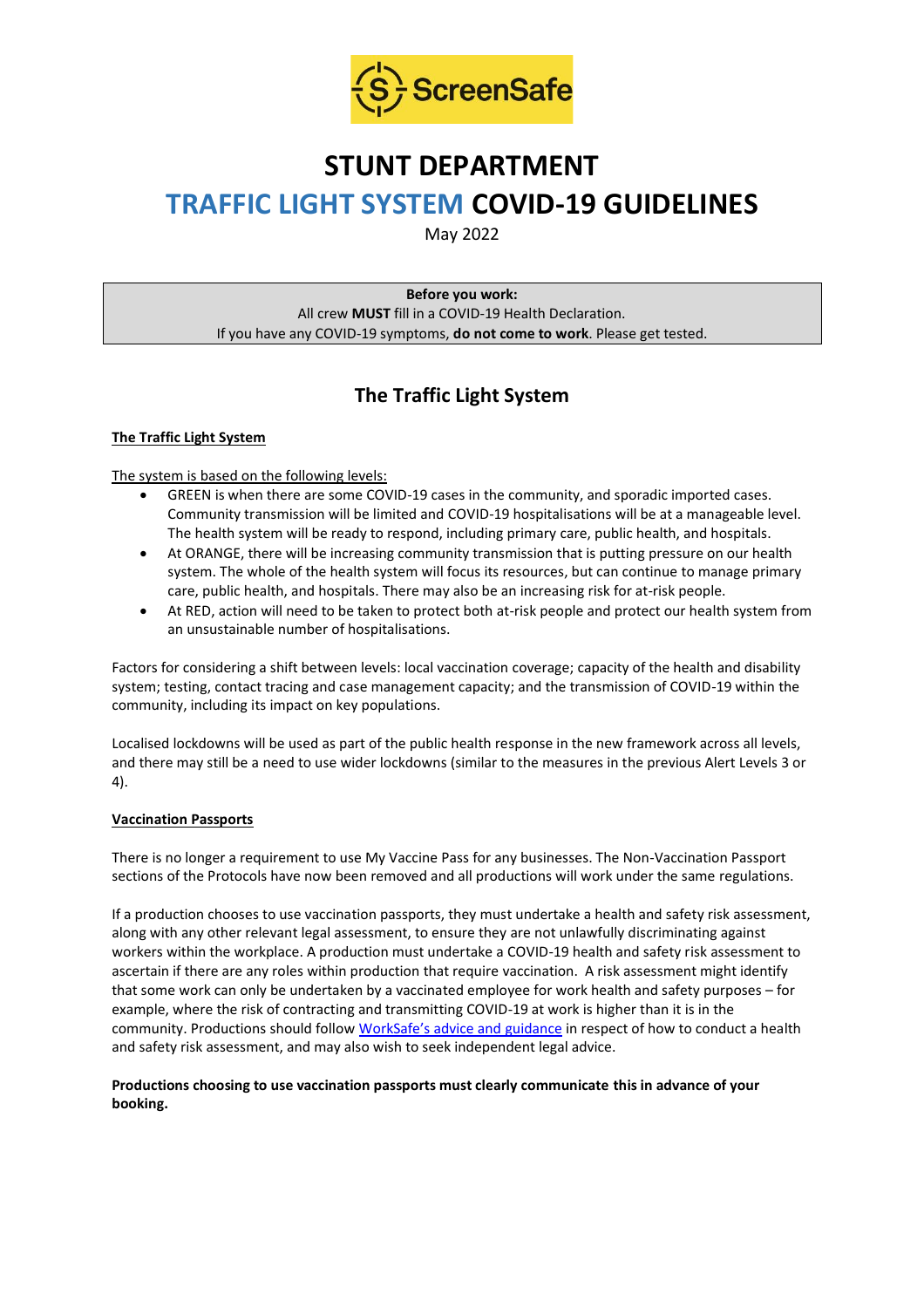|                                         | <b>RED</b>                    | <b>ORANGE</b>                | <b>GREEN</b>               |
|-----------------------------------------|-------------------------------|------------------------------|----------------------------|
| Expected                                | All scale productions,        | All scale productions,       | No restrictions on         |
| productions                             | provided they can work        | provided they can work       | production.                |
|                                         | with minimum 1m physical      | with a recommended 1m        |                            |
|                                         | distancing requirements       | physical distancing          |                            |
|                                         | and strict guidelines in      | requirement and              |                            |
|                                         | regards to Close Proximity    | appropriate guidelines in    |                            |
|                                         | work.                         | regards to Close Proximity   |                            |
|                                         |                               | work.                        |                            |
| Crew                                    | Crew to work from home        | Production should facilitate | No restrictions.           |
|                                         | where possible.               | crew working from home if    |                            |
|                                         |                               | appropriate.                 |                            |
|                                         | Day players, casuals and      |                              |                            |
|                                         | extras need stringent         |                              |                            |
|                                         | screening.                    |                              |                            |
| Physical                                | Minimum 1m                    | Recommended 1m               | No restrictions.           |
| Distancing                              |                               |                              |                            |
| Personal                                | Face coverings are strongly   | Face coverings are strongly  | PPE must be available for  |
| Protective                              | recommended.                  | recommended.                 | those who wish to (or who  |
| Equipment                               |                               |                              | are requested to) use it.  |
|                                         | Face coverings mandatory      | Face coverings are           |                            |
|                                         | on flights, public transport, | mandatory on flights,        | Face coverings are         |
|                                         | taxis, retail, public venues, | public transport, taxis,     | mandatory on flights.      |
|                                         | recommended whenever          | retail and public venues.    |                            |
|                                         | leaving the house.            |                              |                            |
| <b>Close Proximity</b>                  | Close Proximity work can      | Close Proximity work can     | No restrictions.           |
| <b>Work</b>                             | be undertaken with strict     | be undertaken with           |                            |
|                                         | PPE & hygiene measures in     | appropriate and agreed       | Vigorous hygiene standards |
| Make Up<br>$\qquad \qquad \blacksquare$ | place.                        | PPE & hygiene measures in    | to be maintained.          |
| Costume                                 |                               | place.                       |                            |
| <b>Stunts</b>                           | Please refer to the Close     |                              | Crew may be asked to wear  |
| <b>Close Actor</b>                      | Proximity guidelines.         | Please refer to the Close    | PPE.                       |
| Interaction                             |                               | Proximity guidelines.        |                            |
| Surveillance                            | Surveillance testing is       | Surveillance testing should  | Some productions may       |
| <b>Testing</b>                          | highly recommended.           | be considered.               | wish to utilise regular    |
|                                         |                               |                              | surveillance testing.      |
| Food / Catering                         | Contactless service only.     | Contactless service is       | General food hygiene       |
|                                         |                               | recommended.                 | standards are adhered to.  |
|                                         | Unit/Craft Services should    |                              |                            |
|                                         | be "café-style". Or           | Unit/Craft Services should   | Hand washing, sanitiser    |
|                                         | individual snack packages     | be "café-style". Or          | stations available in all  |
|                                         | can be prepared and           | individual snack packages    | eating areas.              |
|                                         | handed out.                   | can be prepared and          |                            |
|                                         |                               | handed out.                  |                            |

### **QUICK GUIDE TO THE TRAFFIC LIGHT LEVELS**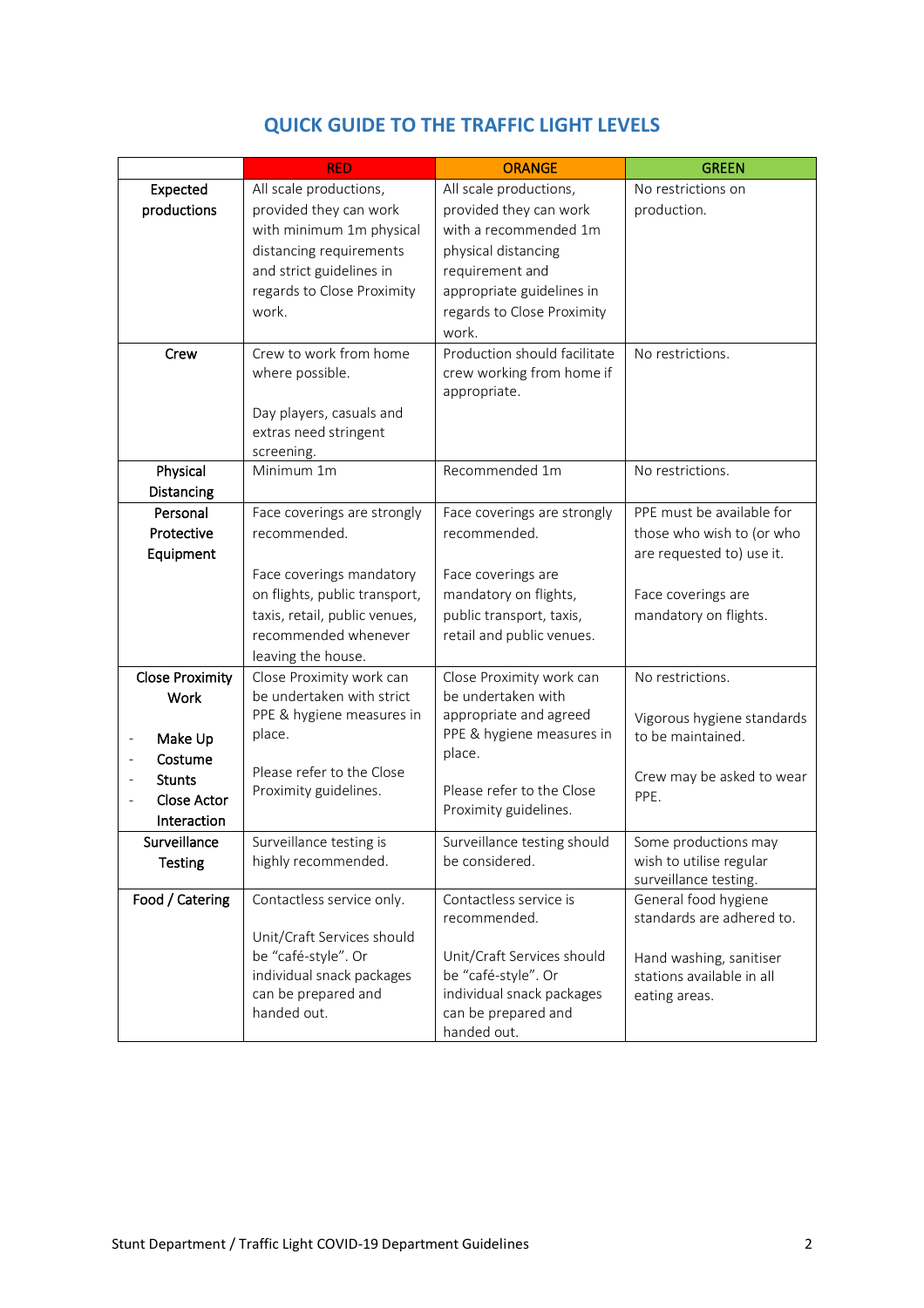### **DEPARTMENT SPECIFIC GUIDANCE – STUNT DEPARTMENT**

**Stunt Department crew must be aware of and trained to work under the specific Traffic Light settings prior to commencing work, including the correct use of PPE and physical distancing requirements.**

**The below is a guide only and should be applied appropriate to the relevant regional Traffic Light Setting. The higher the Traffic Light level, the stricter adherence. Please consult with your H&S officer if you have any questions or concerns.**

#### **Introduction to Department undertakings:**

- Pre-Production tasks remote
- Pre-Production tasks on site / at workshop/studio
- Liaison with Director and other departments in regard to creative and logistical requiremenpts
- Crew and cast interactions / communications
- Management/coordination of stunt team, stunt performers and equipment
- Liaison with other departments prior to and during production

#### **Department Bubbles**

- Off Set Stunt Department bubble (remote preparation).
- Off Set Stunt Department bubble (production base/studio/workshop)
- On Set Stunt Department bubble (Unit/Tech base only)
- On Set Stunt Department bubble (Unit/Tech base AND on Set)
- On Set Department HODs/Department Liaison bubble

#### **Contact Tracing:**

- Productions are encouraged to have contact tracing of some sort in place to prevent a wider production outbreak, but it is no longer a Government requirement.
- All crew or approved site visitors must sign a COVID-19 Declaration before starting work or visiting a work site
- If using vaccination passports, production to ensure anyone entering a controlled worksite has a valid and current vaccination passport.
- All entry and exit points should be controlled and monitored.
- All workers should keep a log of non-worksite locations (i.e. stores, etc.) and interactions (meeting suppliers, location owners, etc.) they have during working hours.
- All workers are recommended to keep note of their interactions outside of work hours (whilst on a iob).

#### **Personal Hygiene Requirements and Measures**

- Any worker who feels unwell must not come to work, if unwell at work they must go home.
- If a worker displays any of the symptoms of COVID-19, please call Healthline immediately (0800 358 5453) or your doctor. Production and the Health & Safety Departments must also be notified. And all close contact workers to be identified.
- If a person or persons are confirmed or probable cases of COVID-19, site closure(s) should be considered. This decision should be made on the advice of a public health officials based on information on the extent of the exposure.
- Please wash/sanitise your hands upon arrival at a work site.
- A strict personal hygiene & hand washing/sanitising regime must be observed in line with the ScreenSafe and Ministry of Health guidelines.
- Personal work stations to be cleaned/sanitised each day.
- In accordance with Ministry of Health guidelines, PPE (gloves and masks) should be available.
- Within all Traffic Light Settings, face coverings are strongly recommended. And it would be expected that most productions will require them as part of their H&S plan.
- If you choose to wear PPE, the type is up to you and should be based on the level of risk for your business or service, the working proximity, the physical work area, and the length of time people are together.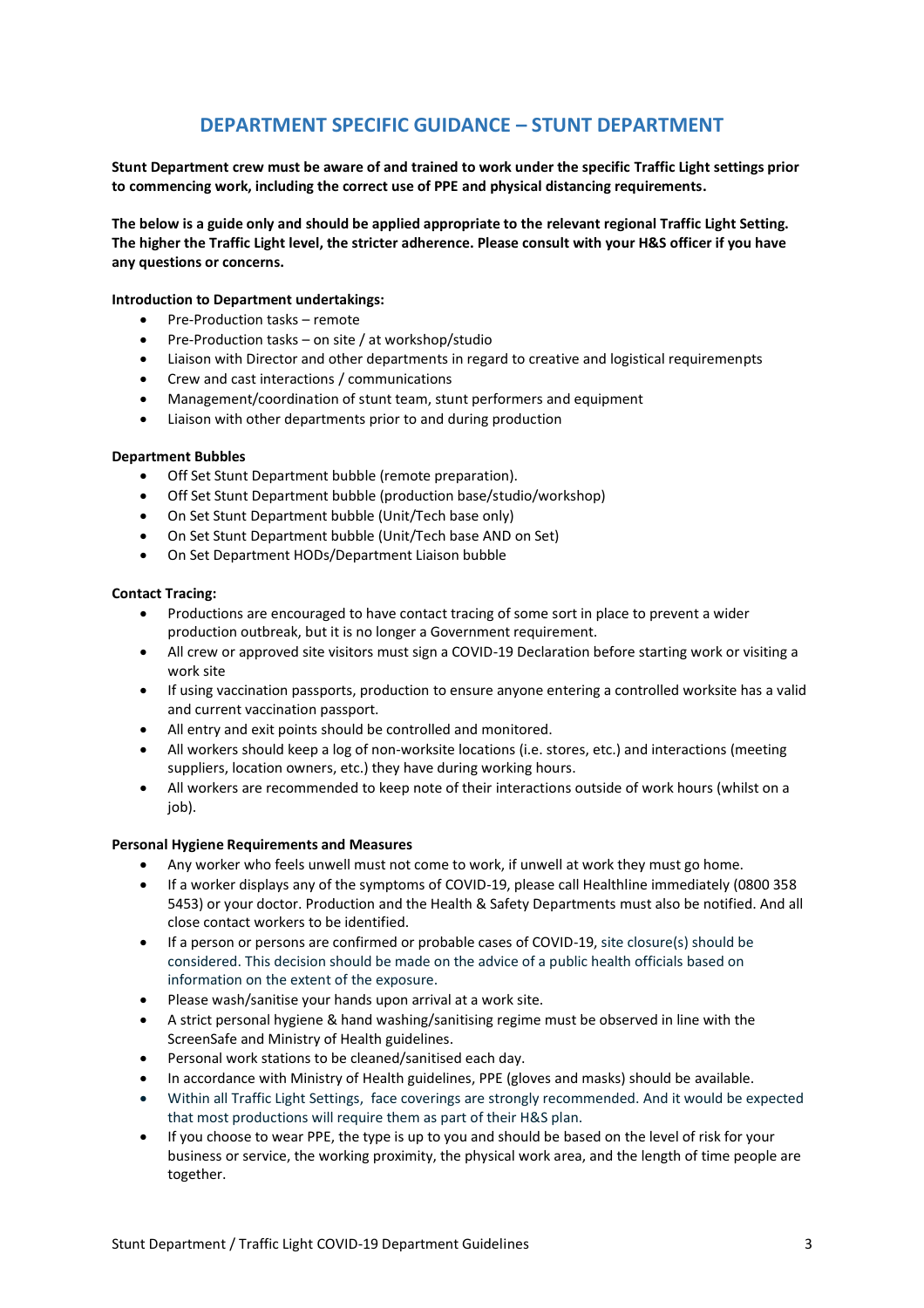• Work should only be completed within one metre if it can't otherwise be achieved. The time spent in Close Proximity needs to be kept to a minimum.

#### **Work Space Hygiene**

#### **On and off set**

- Hand sanitising stations and PPE (gloves, masks) should be readily available at production office/location/stunt base and outside of communal facilities (ie. Portaloos).
- Equipment cleaning products should be readily available at production office/location/stunt base.
- Consider workspace layout, avoid face to face desks, and space desks 2 meters apart where possible. Engineered barriers are necessary where this separation is not practicable.
- Personal equipment to be used only by one person as much as possible (i.e. laptops, printers, scanners, stationery, etc.).
- Common work surfaces in production office or stunt base to be cleaned regularly (i.e. door handles, shared photocopiers, taps, light switches, etc.).
- Regular cleaning of computer terminals and phones.
- Regular aeration of office space/truck, open windows when possible. Avoid recycling air.
- Air conditioning should be run on fresh air setting, not on recirculate.
- Sanitise surfaces & mop floors at the end of each day where required.
- Sanitising stations on location available outside of communal facilities (i.e. portaloos).
- Stairs should be used in preference to lifts.
- No visitors to site. Only workers involved in the project to enter any locations or work sites.

#### **Kitchen & Catering**

- Stagger lunch where possible and apply physical distancing measures.
- Depending on the current level, consider no open snacks, fruit or shared food.
- Consider lunch box style lunches to be prepared, or where appropriate, subsidy for workers who are required to bring own lunch.
- All communal cutlery & crockery must be sterilised in dishwasher. Compostable cutlery & crockery to be used if sterilisation is not possible.
- Communal kitchen items to be sanitised before & after use.

#### **Toilets, Showers & Drying Rooms**

- Physical distancing rules also apply to the use of shared facilities, including toilets, shower and drying rooms.
- Sanitising stations on location available outside of communal facilities (i.e. portaloos).
- If numbers require then add additional toilet facilities, i.e. portaloos
- Hygiene posters and signage should be clearly visible in shared spaces like kitchens, toilets, entrances and exits, etc.

#### **Interaction with Other Departments, Suppliers, Cast & Extras Meetings**

- Stunt or inter-departmental meetings to be remote or on digital platforms as far as practicable. Or hold meetings in open areas wherever possible.
- PPE should be available for essential inter-departmental meetings.
- Physical distancing to be maintained on essential inter-departmental meetings and work (i.e. wardrobe fittings, pre-production meetings, tech recces, etc.). Use of a face covering is strongly recommended.
- Main Unit, 2<sup>nd</sup> Unit and Splinter Unit should if practicable be treated as completely different units with limited physical interactions.
- Reduce physical interaction with other departments as far as reasonably practicable.
- Interactions with other crew, cast and public must be as per physical distancing protocols.

#### **Travel**

- Ride-sharing is not recommended unless you are already in a small and regular work bubble and if physical distancing is maintained. Use of a face covering is strongly recommended.
- Crew who travel together should always be part of the same work bubble.
- No recycling air, clean air fan inlet only, open windows where possible.
- Shared vehicles should not be used outside work.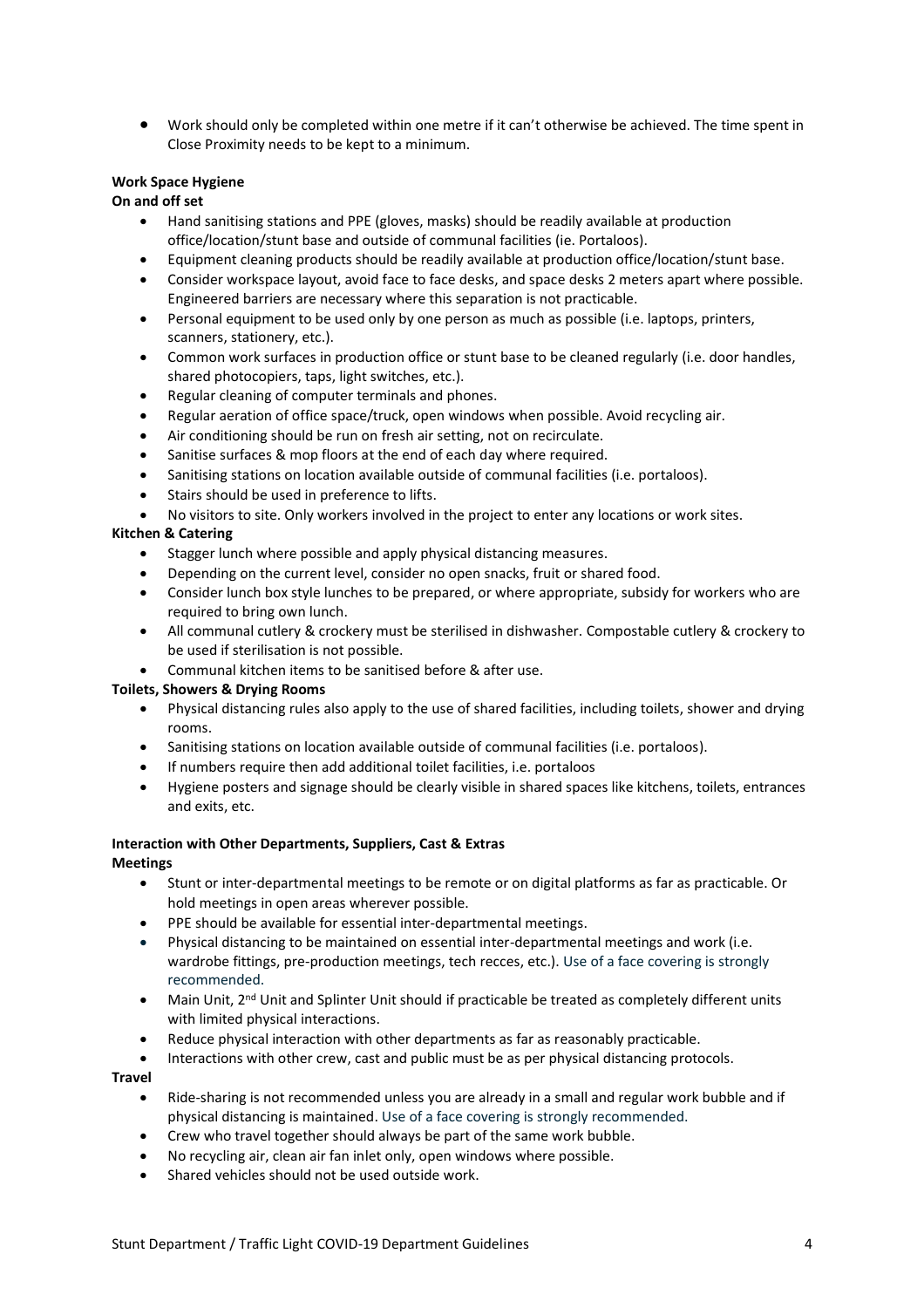#### **Set Protocol**

- Sets should be treated as closed sets, with essential crew on set only.
- Set congestion is a major hurdle in achieving physical distancing. Consult with all departments to achieve best practice staggered on-set interaction by each department.
- AD's, Location and H&S Departments to monitor numbers on set as well as entry/exit points.
- For enclosed shooting sets, please ensure regular aeration, open windows when possible. It is recommend that crew are allowed time during the day to get fresh air.

#### **Equipment & Kit**

- Hands to be washed/sanitised prior to and after handling stunt equipment, radios, batteries, earpieces.
- Stunt equipment like mats and harnesses, etc. should be regularly cleaned, especially in between talent and always at the end of each day.
- Distribution of communal equipment (i.e. radios) and/or paperwork to be done via a separate distribution desk on location, with sanitising equipment available prior to pick up.
- Drop off or replacement of radios/batteries/accessories to be in a separate designated area isolated from clean radios. This equipment MUST be sanitised before reuse and distribution.
- No reuse of headsets/mics. New crew member, new headset/mic.

#### **Call Sheets and Sides**

- As far as practicable, a paperless production should be the goal. I.e. no handing out of physical paperwork unless essential.
- Digital call sheets and paperwork should be used whenever practicable. If not, named paper sides, call sheets, etc. to be distributed by a designated AD or Production person, i.e. no piles of sides/call sheets to search through.

#### **Cast & Stunt Performers**

- COVID-19 information to be distributed to cast prior to their arrival on set.
- All cast/stunt performers must fill in a COVID-19 Health Declaration prior to work.
- Consider number of cast/stunt performers and their health (elderly, etc.) and the ability for physical distancing both on and off-set before commencing production.
- Face masks/coverings and PPE shall be made available to all cast.
- Cast/stunt performers may be asked to use a face covering whenever practicable. Some productions may require this as part of their H&S plan.
- All cast/stunt performers to wash/sanitise hands on arrival at location/studio.
- A COVID-19 induction and health check on arrival by a competent person, i.e., registered nurse, paramedic or the safety officer.
- Fitting of harnesses and padding should ideally be done by the cast member themselves whenever possible. Stunt crew should be on hand for advice if needed.
- Whenever possible, a specific cast or stunt performer area must be set up with physical distancing observed.
- Whenever possible, one AD should be assigned to key cast and another AD assigned to stunt performers.
- Personal bags or items should be left in a designated area.
- Each cast member or stunt performer may want a water proof wet bags for their personal items to travel to set. Only 3rd AD or cast/stunt performers to carry this, and only cast/stunt performers is to put things in & take things out.
- No phones on set, no one else to handle cast/stunt performer personal belongings.
- Disposable cast/stunt performers water bottles are recommended. Cast/stunt performers to handle their own food – no double handling.
- ADs to sign in/out cast at the start and end of the working day. Contactless is preferred so you should consider using electronic systems if practicable.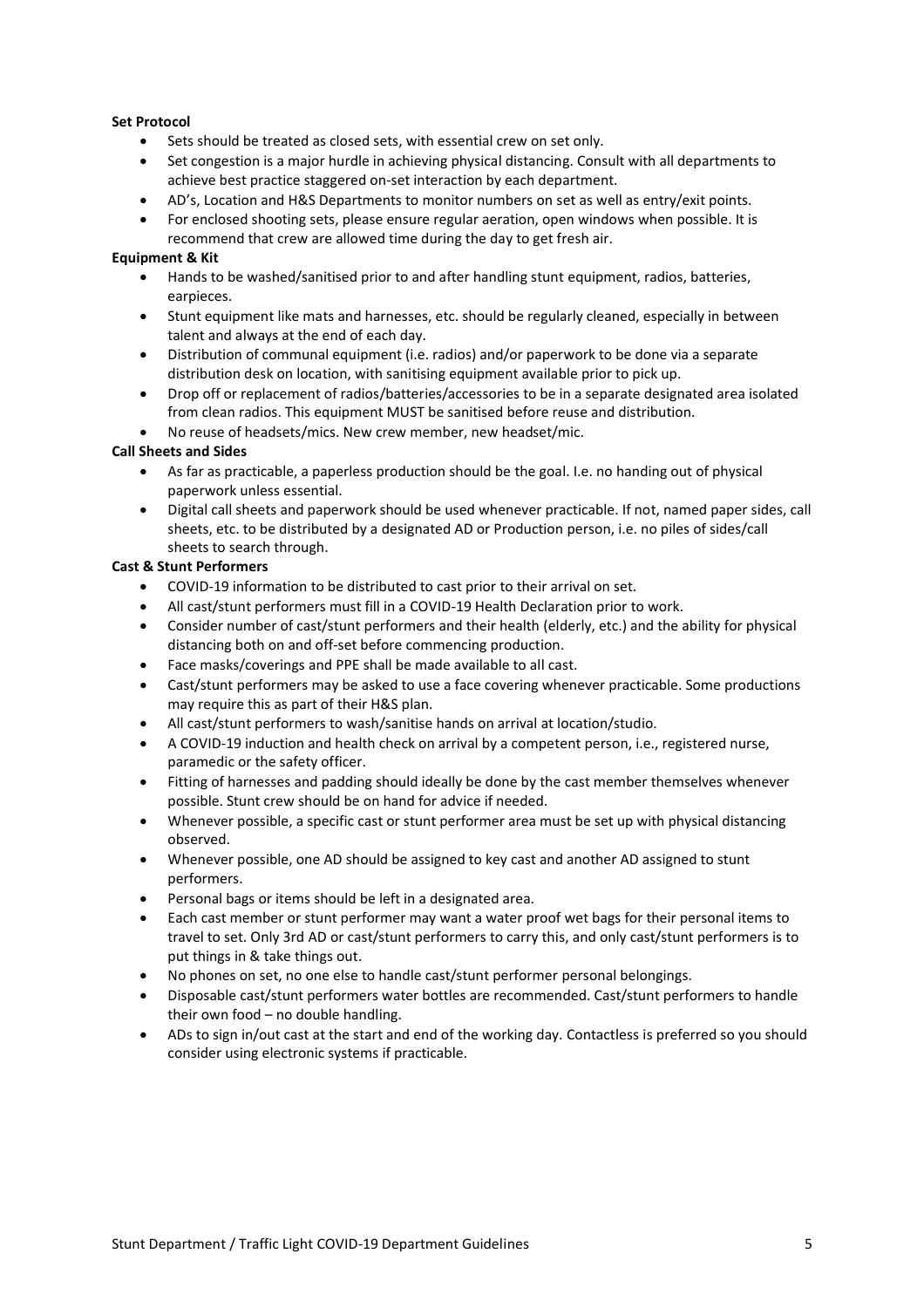#### **Close Proximity Bubbles**

*Close proximity tasks (0-1metre) introduces a higher risk and PCBU's must eliminate or minimize this increased risk by applying the appropriate control measures.* 

- Close contact scenes with less than a metre physical distance (a Close Proximity Environment) must only be done after thorough discussion and mutual agreements with producer, Cast/Agent and other affected departments (H&S, Make Up, etc.).
- *For specific guidance around intimacy scenes (kissing, etc.) please discuss well in advance with your Health & Safety Officer.*
- For some productions longer-term Close Proximity Bubbles might be created to avoid contact with other bubbles (i.e. key Cast, their Make Up Artist, Costume Standby and/or PA/Driver).
- Communication must be clear about who is in the Close Proximity Bubble.
- The Close Proximity Bubble size must be kept to minimum, ideally less than 3. No more than 10 people.
- Time spent in Close Proximity should be limited to the absolute minimum necessary time.
- While in a Close Proximity Bubble, contact with other bubbles should be kept to an absolute minimum. The crew member should also consider the extent and impact this may have on their family and social life.
- Cast's individual comfort levels must be taken into account and there must be no coercion. Consent must be gained for each and every scene of an intimate/close nature. Cast must never be required to perform intimate or close action they are not comfortable with.
- The emphasis is on transparency and communication. Performers will get scripts and information regarding the intimate/close scenes well in advance of rehearsals and shooting. They need to know the level of intimacy/physical action required in detail and the length of time expected to be in close/intimate proximity.
- Cast will be given adequate time to consult privately with their agent prior to agreeing to the scene. Nothing should be last minute.
- Close Environment scene details shall be re-confirmed prior to blocking/filming and Cast and crew comfort levels re-assessed.
- Crew working in a Close Proximity Bubble should wear appropriate PPE if requested or recommended.
- Use of a face covering is strongly recommended.
- If you choose to wear PPE, the type is up to you and should be based on the level of risk for your business or service, the working proximity, the physical work area, and the length of time people are together.
- Work should only be completed within one metre if it can't otherwise be achieved. The time spent in Close Proximity needs to be kept to a minimum. At all other times, a one-meter distance should be maintained.
- *Please familiarise yourself with the Close Proximity and Scene Specific Guidance sections of the ScreenSafe Covid-19 Protocols.*

**Extras**

- Extras are often day-players who can not be expected to have as much filming experience as most crew. Neither will they always be aware of the strict hygiene and safety measures put in place to keep our industry working during this pandemic.
- Due to the extended social bubble an extra has outside a production, minimise or avoid using extras and day-players as much as possible.
- For longer productions, it is recommended that you establish a pool of regular, trusted extras.
- Prior to filming, we recommend you liaise directly with extras agents to make sure they are aware of the strict hygiene and contact tracing measurements required, and that this information is passed on to extras prior to them turning up on the day.
- COVID-19 information to be distributed to extras prior to their arrival on set.
- Take extra care to make certain all extras have filled in a COVID-19 Health Declaration before starting work.
- A COVID-19 induction and health check on arrival by a competent person, i.e., registered nurse, paramedic or the safety officer.
- Make sure extras or day players do NOT turn up to work if they are feeling unwell or are symptomatic.